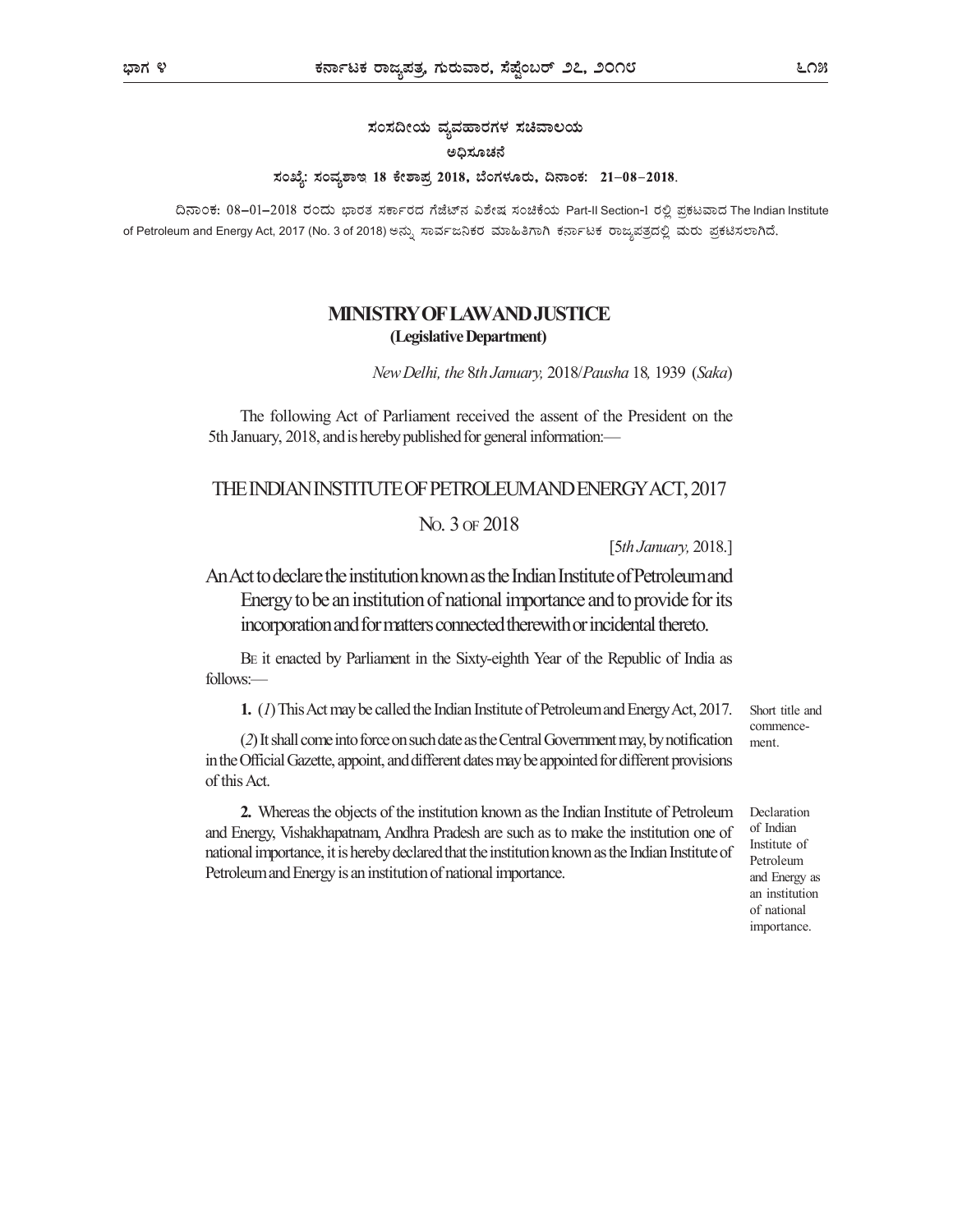Definitions. **3.** In this Act, unless the context otherwise requires,—

(a) "appointed day" means the date appointed under sub-section (2) of section 1 for coming into force of this Act;

(b) "Board" means the Board of Governors of the Institute constituted under sub-section  $(1)$  of section 5;

(c) "Chairperson" means the Chairperson of the General Council;

(d) "Director" means the Director of the Institute appointed under section 20;

(e) "fund" means the fund of the Institute to be maintained under section 24;

(f) "General Council" means the General Council constituted under sub-section (1) of section 15;

(g) "Institute" means the Indian Institute of Petroleum and Energy incorporated under section 4;

(h) "President" means the President of the Board appointed under clause (a) of sub-section  $(1)$  of section 5;

( $i$ ) "Registrar" means the Registrar of the Institute referred to in section 21;

 $(i)$  "Senate" means the Senate of the Institute referred to in section 17;

(k) "Society" means the Indian Institute of Petroleum and Energy Society, Vishakhapatnam, Andhra Pradesh registered under the Andhra Pradesh Societies Registration Act, 2001; and

Andhra Pradesh Act 35 of 2001.

Pradesh Act 35 of 2001.

Andhra

(l) "Statutes" and "Ordinances" mean, respectively, the Statutes and the Ordinances of the Institute made under this Act.

4. The Indian Institute of Petroleum and Energy, Vishakhapatnam, Andhra Pradesh, Incorporation an institution registered under the Andhra Pradesh Societies Registration Act, 2001, shall be of Institute. a body corporate having perpetual succession and a common seal with power, subject to the provisions of this Act, to acquire, hold and dispose of property and to contract, and shall, by that name, sue and be sued.

 $\mathcal{F}$  Constitution  $\mathcal{F}$  = 5. (*1*) With effect from such date as the Central Government may, by notification in the Official Gazette, appoint, there shall be constituted by the Central Government for the purposes of Board of of this Act, a Board to be known as the Board of Governors consisting of the following members, namely:— Governors. **CHICTAL GAZCIIC**,

> (a) the President to be appointed by the Central Government in such manner as may be provided by the Statutes:

Provided that the first President shall be appointed by the Central Government on such terms and conditions as it deems fit, for a period not exceeding six months from the date the first Statutes comes into force;

 $(b)$  the Director of the Institute, ex officio;

(c) two persons from the Board of Directors of the promoting companies to be nominated by the Central Government.

Explanation.—For the purposes of this clause, promoting companies mean those companies contributing to the endowment fund referred to in section 25;

(d) one Professor of the Indian Institute of Science, Bangalore to be nominated by the Director of that Institute;

(e) five eminent experts in the field of petroleum technology, renewable and non-renewable energy covering the entire hydrocarbon value chain having specialised knowledge or operational experience in respect of education, research, engineering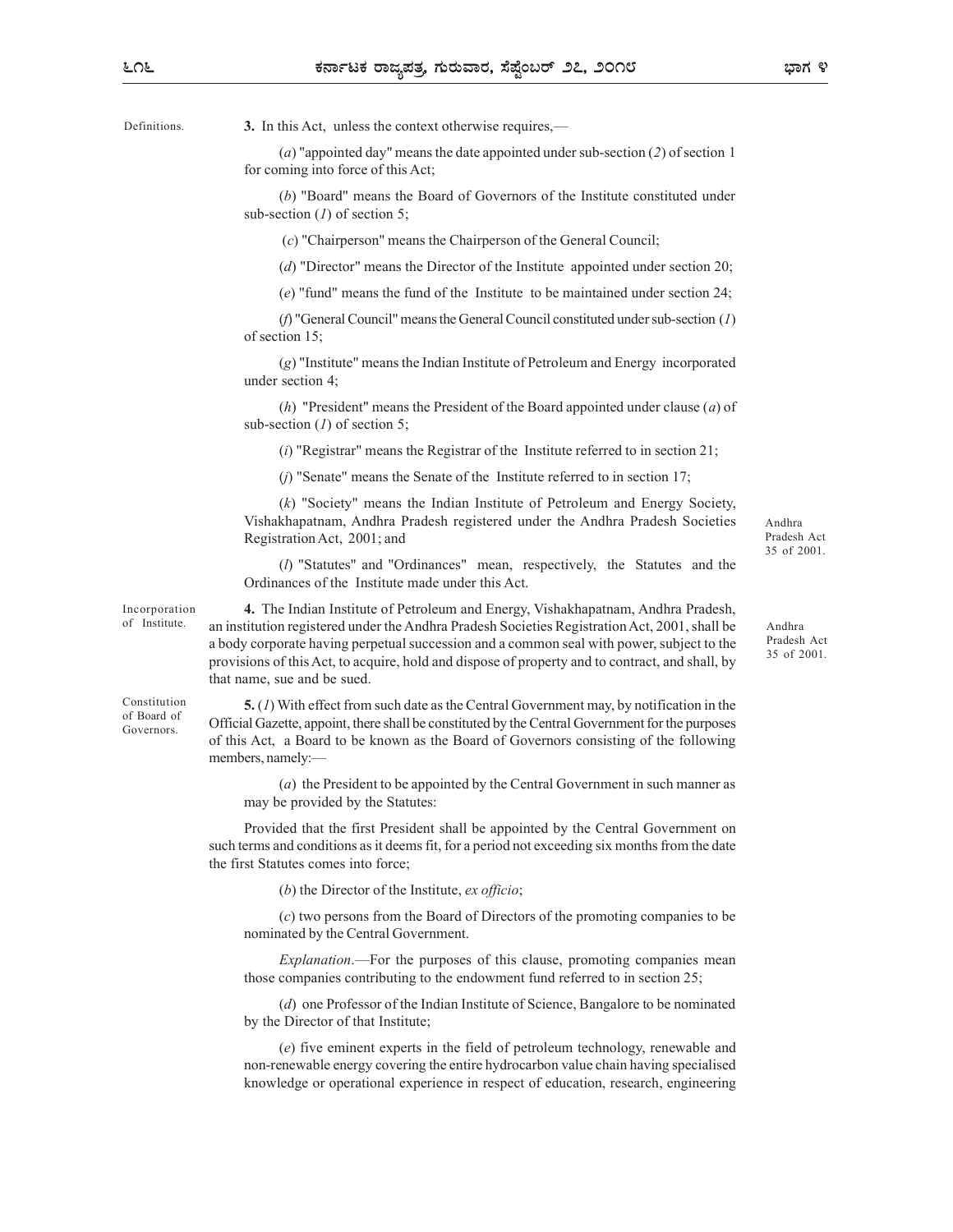and technology to be nominated by the General Council, in consultation with the Director of the Institute;

 $(f)$  two Professors of the Institute to be nominated by the Senate of the Institute; and

(g) one representative of the graduates of the Institute to be nominated by the Executive Committee of the Alumni Association.

**EXECT THE REGIST SET SET SET ASSES AND SET ASSES ASSES AND SET ASSESS AND SET ASSESS AND SOLUTE DURING DETECT OF the Institute;**<br>
(*f*) two Professors of the Institute to be nominated by the Senate of the Institute; and<br> **Exercise 6** The Board shall ordinarily meet for the Board shall ordinary and the Board shall ordinated by the General Council, in consultation with the Director of the Institute;<br>
(*f*) two Professors of the Institute to 6. (1) Save as otherwise provided in this section, the term of office of the President or any other member of the Board, other than *ex officio* members, shall be three years from the date of his appointment or nomination thereto.

(2) An ex officio member shall cease to be a member of the Board as soon as he vacates the office by virtue of which he is a member of the Board.

(3) The term of a member nominated to fill a casual vacancy shall continue for the remainder of the term of the member in whose place he has been nominated.

(4) Notwithstanding anything contained in this section, an outgoing member shall, unless the Central Government otherwise directs, continue in office until another person is nominated as a member in his place.

(5) The members of the Board shall be entitled to such allowances, if any, from the Institute, as may be provided for in the Statutes, but no member other than the member referred to in clause (f) of section 5 shall be entitled to any salary.

7. On and from the appointed day and subject to the other provisions of this Act, all properties which had vested in the Society immediately before that day, shall, on and from that day, vest in the Institute.

8. On and from the appointed day,—

(a) any reference to the Society in any contract or other instrument shall be deemed as a reference to the Institute;

(b) all the rights and liabilities of the Society shall be transferred to, and be the rights and liabilities of, the Institute.

9. The Institute shall perform the following functions, namely:—

(i) nurture and promote quality and excellence in education and research in the area of petroleum and hydrocarbons and energy;

(ii) provide for programmes and courses of instruction and research leading to the award of the Bachelors, Masters and Doctoral degrees in engineering and technology, management, sciences and arts in the area of petroleum and hydrocarbons and energy;

(*iii*) grant, subject to such conditions as the Institute may determine, degrees, diplomas, certificates or other academic distinctions or titles at various academic levels to candidates who have attained the prescribed standard of proficiency as judged on the basis of examination or on any other basis of testing and evaluation and to withdraw any such degrees, diplomas, certificates or other academic distinctions or titles for good and sufficient reasons;

(iv) confer honorary degrees or other distinctions and to institute and award fellowships, scholarships, exhibitions, prizes and medals;

(v) lay down standards of admission to the Institute through an examination or any other method of testing and evaluation;

Term of office of, vacancies among, and allowances payable to, members of Board.

Vesting of properties.

Effect of incorporation of Institute.

Functions of Institute.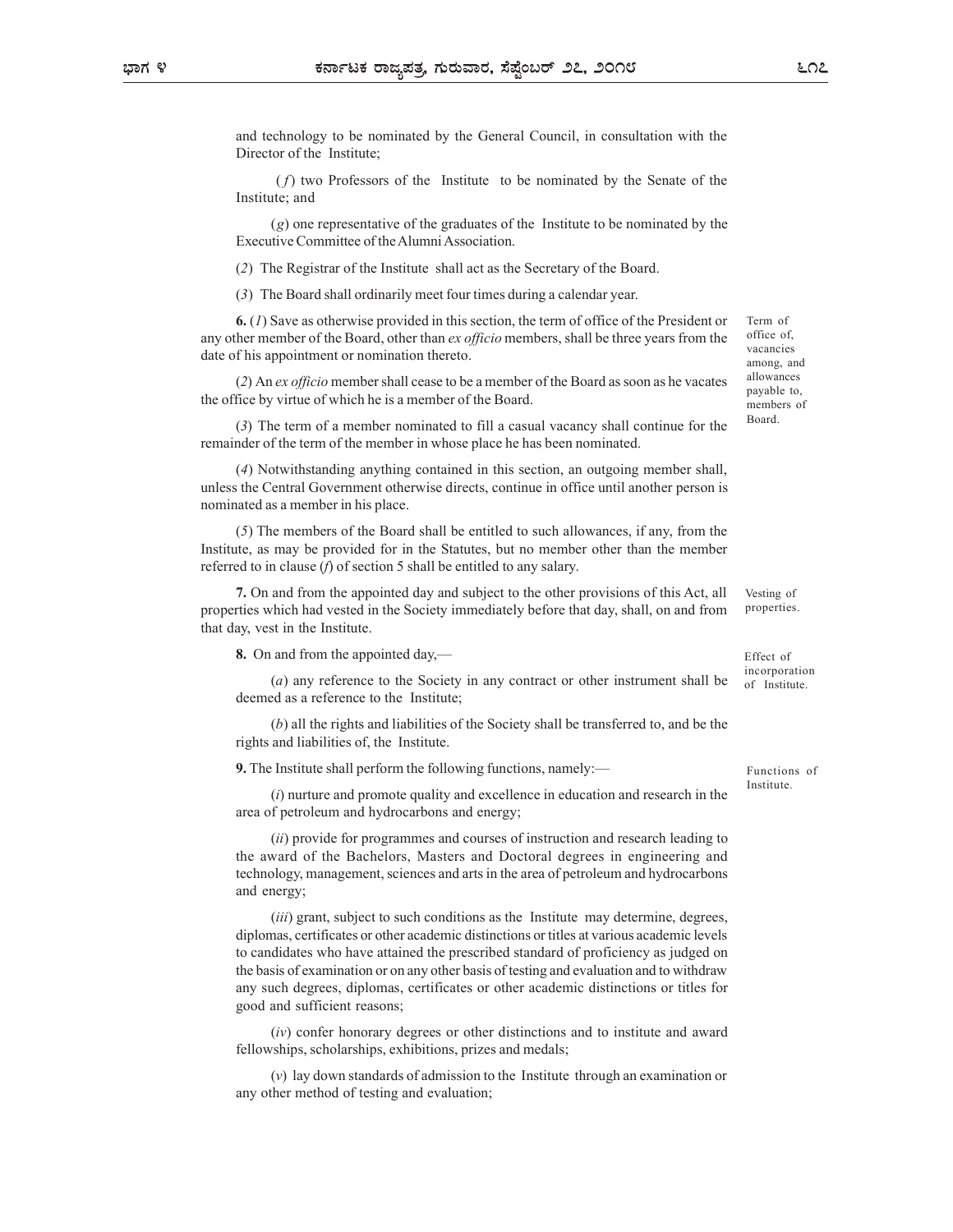(vi) manage the content, quality, design and continuous evaluation of its academic and research programmes in a manner that earns accreditation of an international stature;

(vii) promote research and development for the benefit of oil, gas and petrochemical industry and the energy sector through the integration of teaching and research;

(viii) foster close educational and research interaction through networking with national, regional and international players in the oil, gas and petrochemical industry and the energy sector;

 $(ix)$  co-operate with educational and research institutions in any part of the world having objects wholly or partly similar to those of the Institute by exchange of teachers and scholars, conduct of joint research, undertaking sponsored research and consultancy projects, etc;

(x) organise national and international symposia, seminars and conferences in the area of petroleum and hydrocarbons and energy;

(xi) establish, maintain and manage halls, residences and hostels for students and to lay down conditions for residing in the halls and hostels;

(xii) supervise, control and regulate the discipline of all categories of employees of the Institute and to make arrangements for promoting their health and general welfare;

(xiii) supervise and regulate the discipline of students and to make arrangements for promoting their health, general welfare and cultural and corporate life;

(xiv) frame Statutes and to alter, modify or rescind the same;

(xv) deal with any property belonging to or vested in the Institute in such manner as the Institute may deem fit for advancing its objects;

(xvi) receive gifts, grants, donations or benefactions from the Central Government and the State Governments and to receive bequests, donations, grants and transfers of movable or immovable properties from testators, donors, transferors, alumni, industry or any other person;

(xvii) borrow money for the purposes of the Institute with or without security of the property of the Institute;

(xviii) integrate new technology in the classroom to encourage student-centric learning strategies and the development of an attitude for learning;

(xix) develop and maintain an information resource centre of print and non-print knowledge resources in the field of petroleum sector covering the entire hydrocarbon value chain as well as other related areas of energy, science and technology;

(xx) provide for further education to the working professionals and other employees of the Institute in the advanced areas of technology relating to oil, gas, complete hydrocarbon value chain and energy;

(xxi) offering customised programmes that serve the current and ongoing needs of working professionals for continuing education at the cutting-edge of petroleum and energy sector at the campus of the Institute or at company site;

(xxii) encouraging industry to sponsor their staff to join the Institute for higher degrees and work on problems that interest the sponsoring industry thus helping develop deeper interactions and a research environment in the industry;

(xxiii) fostering the creation of new basic knowledge and applied technology and its active transmission to companies for the benefit of the nation and for this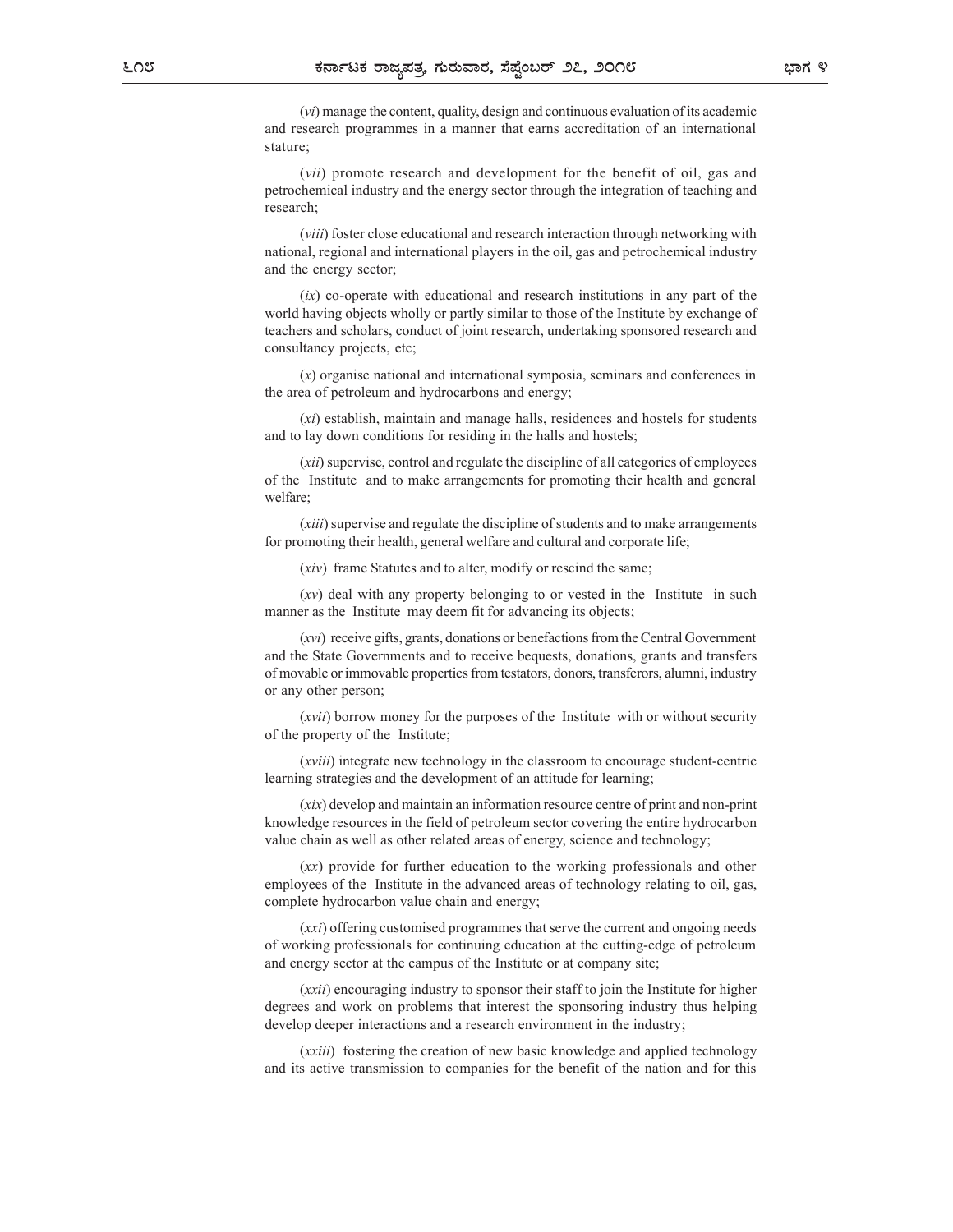purpose establishing an Intellectual Property Rights cell to patent the new developments made at the Institute and to license them nationally and internationally;

(xxiv) being proactive in supporting the skill development programmes of the Government of India by training people in various related areas by way of certificate and diploma courses at the campus of the Institute or at other locations and involving industry in design and conduct of curricula;

(xxv) giving broad focus to the functioning of the Institute in the area of petroleum and petroleum related technologies under the wide umbrella of energy; and

 (xxvi) doing all such things, not specifically covered above, as may be necessary, incidental or conducive to the attainment of all or any of the objects of the Institute.

10. (1) Subject to the provisions of this Act, the Board shall be responsible for the general superintendence, direction and control of the affairs of the Institute and shall exercise all the powers not otherwise provided for by this Act, the Statutes and the Ordinances, and shall have the power to review the acts of the Senate.

(2) Without prejudice to the provisions of sub-section  $(I)$ , the Board shall—

(a) take decisions on questions of policy relating to the administration and working of the Institute;

(b) lay down policy regarding the duration of the courses, nomenclature of the degrees and other distinctions to be conferred by the Institute;

(c) institute courses of study and to lay down standards of proficiency and other academic distinctions in respect of the courses offered by the Institute;

 $(d)$  lay down policy regarding the cadre structure, qualification, the method of recruitment and conditions of service of the teaching and research faculty as well as other employees of the Institute;

(e) guide resource mobilisation of the Institute and to lay down policies for investment;

(f) consider and approve proposals for taking loans for purposes of the Institute with or without security of the property of the Institute;

(g) frame Statutes and to alter, modify or rescind the same;

(h) consider and pass resolutions on the annual report, the annual accounts and the budget estimates of the Institute for the next financial year as it thinks fit together with a statement of its development plans;

 $(i)$  create academic, administrative, technical and other posts and to make appointments thereto and to provide avenues for their growth and development;

(j) examine and approve the development plans of the Institute and the financial implications of such plans;

(k) examine and approve the annual operation and capital budget estimates of Institute for the next financial year and to sanction expenditure within the limits of the approved budget;

(l) receive gifts, grants, bequests, donations or benefactions and transfer of movable or immovable properties from the Central Government and the State Governments and from testators, donors, or transferors, as the case may be, and to have custody of the funds of the Institute;

(*m*) fix, demand and receive fees and other charges;

(n) to sue and defend all legal proceedings on behalf of the Institute; and

Powers of Board.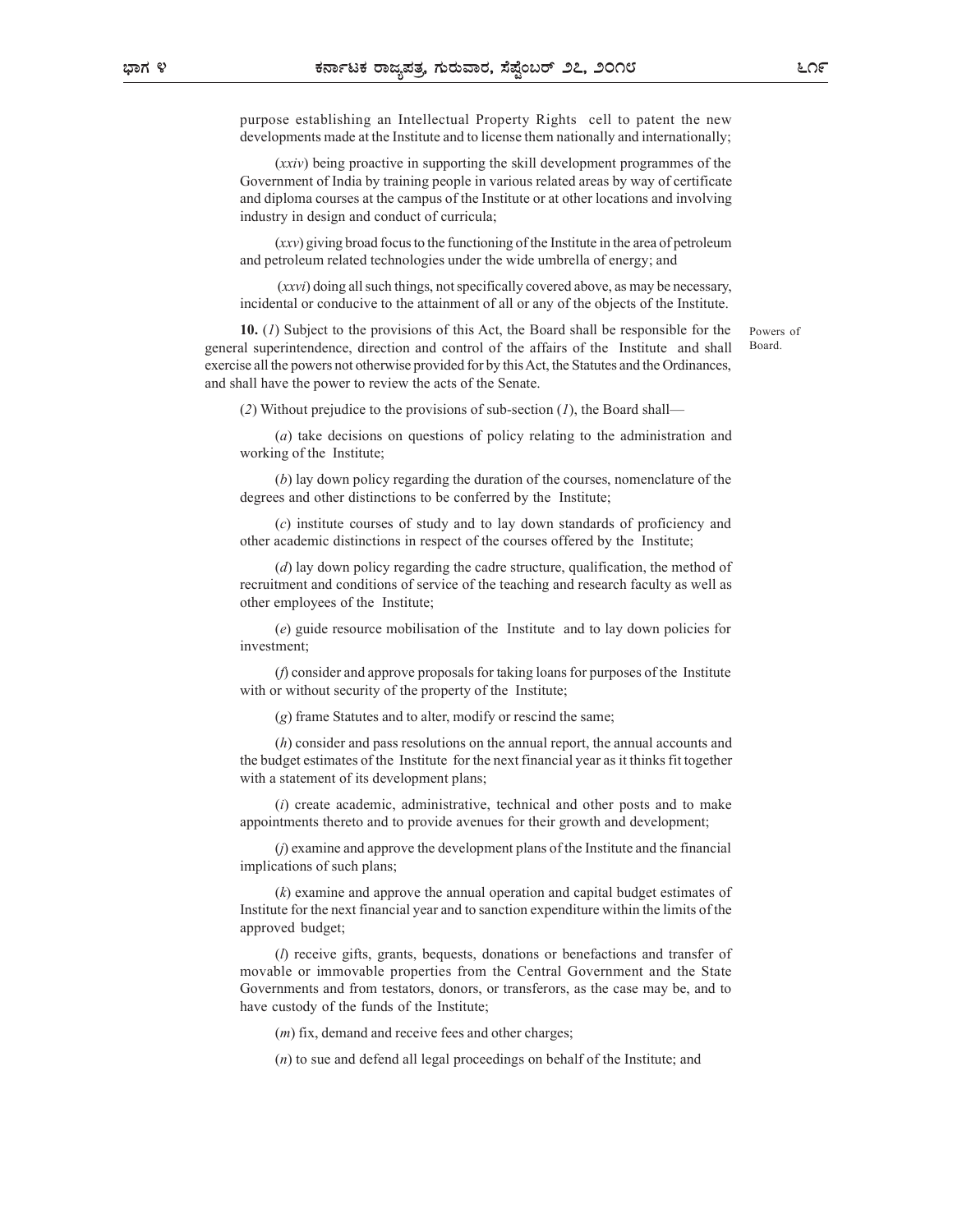(o) do all such things as may be necessary, incidental or conducive to the attainment of all or any of the aforesaid powers.

(3) The Board shall have the power to appoint such committees as it considers necessary for the exercise of its powers and the performance of its duties under this Act.

(4) The Board shall have the power to establish campus and academic centres at any place within or outside India:

Provided that no campus or academic centre shall be established outside India without the prior approval of the Central Government.

(5) Notwithstanding anything contained in section 4, the Board shall not dispose of in any manner, any immovable property of the Institute without prior approval of the Central Government.

(6)The Board may, through a specific resolution to this effect, delegate any of its powers and duties to the President, Director, any officer or any authority of the Institute subject to reserving the right to review the action that may be taken under such delegated authority.

and classes.

Institute to be  $11. (1)$  The Institute shall be open to persons of either sex and of whatever race, creed, open to all caste or class, and no test or condition shall be imposed as to religious belief or profession races, creeds in admitting students, appointing teachers or employees or in any other connection whatsoever.

(2) No bequest, donation or transfer of any property shall be accepted by the Institute which in the opinion of the Board involves conditions or obligations opposed to the spirit and object of this section.

12. All teaching and other academic activities at the Institute shall be conducted by the Institute. or in the name of the Institute in accordance with the Statutes and the Ordinances made in this behalf. Teaching at

Visitor. **13.** (*I*) The President of India shall be the Visitor of the Institute.

(2) The Visitor may appoint one or more persons to review the work and progress of the Institute and to hold inquiries into the affairs thereof and to report thereon in such manner as the Visitor may direct.

(3) Upon receipt of any such report, the Visitor may take such action and issue such directions as he considers necessary in respect of any of the matters dealt with in the report and the Institute shall be bound to comply with such directions.

Institute.

Council.

Authorities of **14.** The following shall be the authorities of the Institute, namely:—

- (a) the General Council;
- (b) the Board of Governors;
- (c ) the Senate; and

(d) such other authorities as may be declared by the Statutes to be the authorities of the Institute.

15. (1) With effect from such date as the Central Government may, by notification in Constitution the Official Gazette, appoint, there shall be constituted, for the purposes of this Act, a body of General to be known as the General Council.

(2) The General Council shall consist of the following members, namely:—

(a) the Secretary, Ministry of Petroleum and Natural Gas in the Central Government, ex officio, who shall be the Chairperson;

(b) the Chairman, Indian Oil Corporation Limited, ex officio;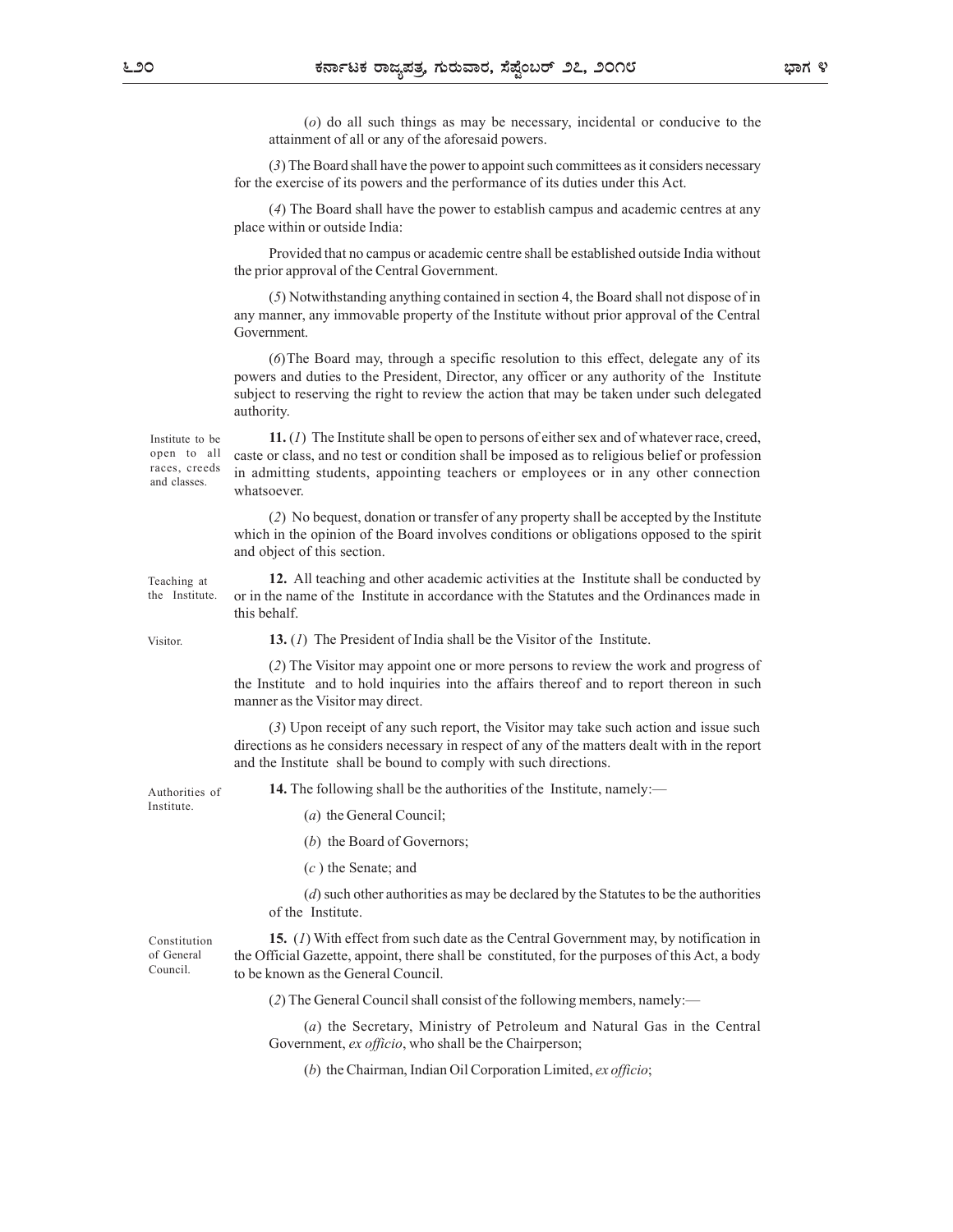(c) the Chairman and Managing Director, Hindustan Petroleum Corporation Limited, ex officio;

(d) the Chairman and Managing Director, Oil and Natural Gas Corporation, ex officio;

(e) the Chairman and Managing Director, Gas Authority of India Limited, ex officio;

(f) the Director General of Hydrocarbons, ex officio;

(g) the Principal Advisor (Energy), NITI Aayog, ex officio;

(h) the Executive Director, Oil Industry Safety Directorate, ex officio;

 $(i)$  the Director, Indian Institute of Science, Bangalore, ex officio;

(j) the Director, Indian Institute of Chemical Technology, Hyderabad, ex officio;

(k) the Secretary, Oil Industry Development Board, ex officio;

 $(l)$  the President of the Board, ex officio;

 $(m)$  the Director of the Institute, ex officio; and

(n) persons, not less than two but not exceeding four, representing the private entities in the field of petroleum sector operating in the country, to be nominated by the Chairperson. Come Community and Managing Director, rimaustan Perrocleum Corporation<br>
(d) the Chairman and Managing Director, Gil and Natural Gas Corporation,<br>
ex officio;<br>
(d) the Chairman and Managing Director, Gas Authority of India (a) the Chairperson shall have the power to invite any person who is not a member of the Chairmerson shall have the power to invite any firstice,<br>
(c) the Pincipal Advisor (Energy), NITI Aayog, ex officio;<br>
(f) the Eincet

Council.

the General Council to attend its meeting but such invitee shall not be entitled to vote.

16. Subject to the provisions of this Act, the General Council shall have the following powers and functions, namely:—

Powers and functions of General Council.

 (a) review from time to time the broad policies and programmes of the Institute and to suggest measures for the improvement, development and expansion of the Institute thereof;

(b) consider the annual statement of accounts including a balance-sheet together with the audit report thereto and the observations of the Board of Governors thereon and to suggest improvements in fiscal management of the Institute;

(c) review and evaluate overall quality and effectiveness of the Institute and to advise measures for improvement of performance and for confidence-building between the Institute and its stakeholders;

(d) provide credibility, aura, connectivity and contacts for the Institute especially with regard to student placement and resource mobilisation;

(e) advise the Institute and its Board in respect to new cutting edge areas of technology in the domain of energy and hydrocarbon development including oil, gas, renewable and non-renewable energy, etc., that the Institute needs to pursue, as well as in respect of any other matter referred to it by the Board for advice; and

(f) advise the Institute and its Board in respect of the advanced areas of technology in the field of petroleum sector covering the entire hydrocarbon value chain as well as in respect of any other matter that may be referred to it for advice by the Board.

17. The Senate of the Institute shall be the principal academic body and its composition shall be such as may be provided by the Statutes. Senate.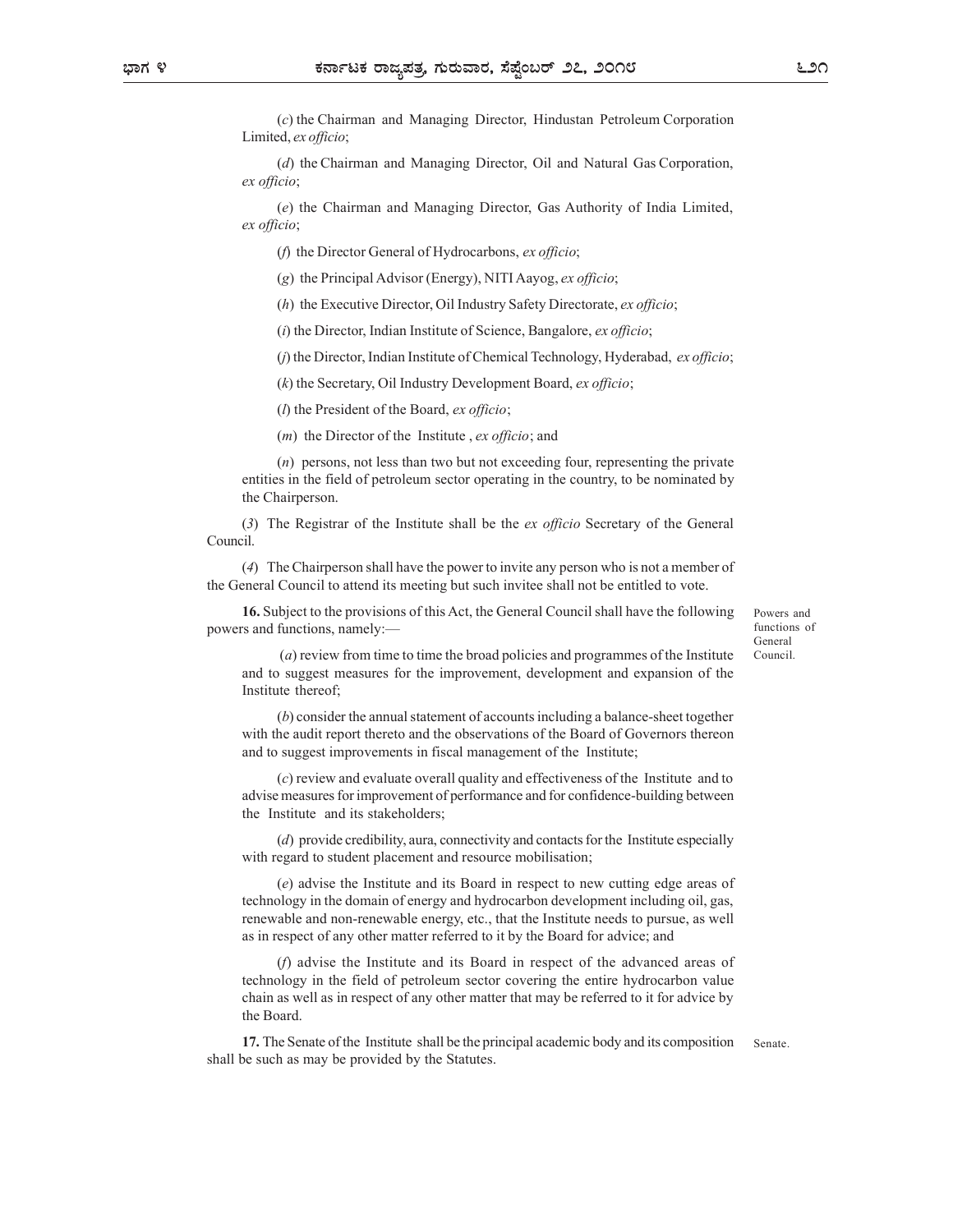| Functions of<br>Senate.                                          | 18. Subject to the provisions of this Act, the Statutes and the Ordinances, the Senate<br>shall have the control and general regulation, and be responsible for the maintenance of<br>standards of instruction, education and examination in the Institute and shall exercise such<br>other powers and perform such other duties as may be conferred or imposed upon it by the<br>Statutes. |  |
|------------------------------------------------------------------|---------------------------------------------------------------------------------------------------------------------------------------------------------------------------------------------------------------------------------------------------------------------------------------------------------------------------------------------------------------------------------------------|--|
| President of<br>Board.                                           | 19. $(I)$ The President shall ordinarily preside at the meetings of the Board and at the<br>Convocations of the Institute.                                                                                                                                                                                                                                                                  |  |
|                                                                  | (2) It shall be the duty of the President to ensure that the decisions taken by the Board<br>are implemented.                                                                                                                                                                                                                                                                               |  |
|                                                                  | (3) The President shall exercise such other powers and perform such other duties as<br>may be assigned to him by this Act or the Statutes.                                                                                                                                                                                                                                                  |  |
| Director.                                                        | <b>20.</b> (1) The Director of the Institute shall be appointed by the Central Government in<br>such manner and on such terms and conditions as may be provided by the Statutes:                                                                                                                                                                                                            |  |
|                                                                  | Provided that the first Director shall be appointed by the Central Government on such<br>terms and conditions as it deems fit, for a period not exceeding one year from the date the first<br>Statutes come into force.                                                                                                                                                                     |  |
|                                                                  | (2) The Director shall be the principal academic and executive officer of the Institute<br>and shall be responsible for the proper administration and academic performance of the<br>Institute and for imparting of instruction and maintenance of discipline therein.                                                                                                                      |  |
|                                                                  | (3) The Director shall submit annual reports and accounts to the Board.                                                                                                                                                                                                                                                                                                                     |  |
|                                                                  | (4) The Director shall exercise such other powers and perform such other duties as<br>may be assigned to him by this Act, the Statutes or the Ordinances.                                                                                                                                                                                                                                   |  |
| Registrar.                                                       | 21. $(I)$ The Registrar of the Institute shall be appointed in such manner and on such<br>terms and conditions as may be provided by the Statutes and shall be the custodian of<br>records, the common seal, the funds of the Institute and such other property of the Institute<br>as the Board shall commit to his charge.                                                                |  |
|                                                                  | (2) The Registrar shall act as the Secretary of the General Council, the Board, the<br>Senate and such committees as may be provided by the Statutes.                                                                                                                                                                                                                                       |  |
|                                                                  | (3) The Registrar shall be responsible to the Director for the proper discharge of his<br>functions.                                                                                                                                                                                                                                                                                        |  |
|                                                                  | (4) The Registrar shall exercise such other powers and perform such other duties as<br>may be assigned to him by this Act, the Statutes or by the Director.                                                                                                                                                                                                                                 |  |
| Powers and<br>duties of<br>other<br>authorities<br>and officers. | 22. The powers and duties of authorities and officers, other than those hereinbefore<br>mentioned, shall be determined by the Statutes.                                                                                                                                                                                                                                                     |  |
| Grants by<br>Central<br>Government.                              | 23. For the purpose of enabling the Institute to discharge its functions efficiently<br>under this Act, the Central Government may, after due appropriation made by Parliament by<br>law in this behalf, pay to the Institute such sums of money and in such manner as it may<br>think fit.                                                                                                 |  |
| Fund of<br>Institute.                                            | 24. $(I)$ The Institute shall maintain a fund to which shall be credited—                                                                                                                                                                                                                                                                                                                   |  |
|                                                                  | (a) all moneys provided by the Central Government;                                                                                                                                                                                                                                                                                                                                          |  |

(b) all fees and other charges;

(c) all moneys received by the Institute by way of grants, gifts, donations, benefactions, bequests or transfers; and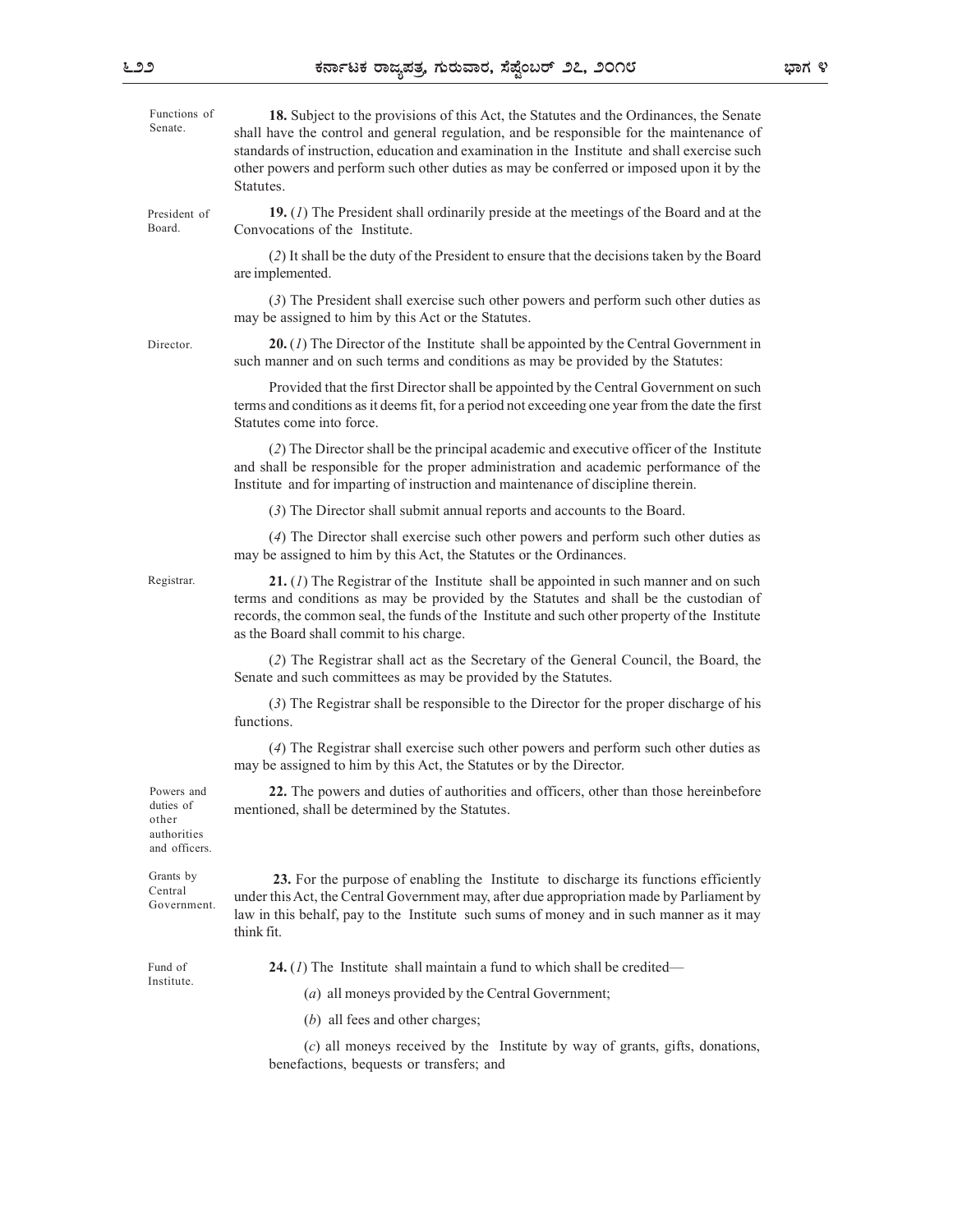(d) all moneys received by the Institute in any other manner or from any other source.

(2) All moneys credited to the fund shall be deposited in such banks or invested in such manner as may be decided by the Board.

(3) The fund shall be applied towards meeting the expenses of the Institute including expenses incurred in the exercise of its powers and discharge of its duties under this Act.

25. Notwithstanding anything contained in section 24, the Institute may,—

(a) set-up an endowment fund and any other fund for a specified purpose; and

(b) transfer money from its fund to the endowment fund or any other fund.

26. The Institute shall prepare, in such form and at such time every year, a budget in respect of the financial year next ensuing, showing the estimated receipts and expenditure of the Institute and shall forward to the Central Government such number of copies thereof as may be provided by the Statutes. Budget of

27. (1) The Institute shall maintain proper accounts and other relevant records and prepare an annual statement of accounts, including the balance-sheet, in such form as may be prescribed by the Central Government in consultation with the Comptroller and Auditor-General of India.

(2) The accounts of the Institute shall be audited by the Comptroller and Auditor-General of India and any expenditure incurred by him in connection with such audit shall be payable by the Institute to the Comptroller and Auditor-General of India.

(3) The Comptroller and Auditor-General of India and any person appointed by him in connection with the audit of the accounts of the Institute shall have the same rights, privileges and authority in connection with such audit as the Comptroller and Auditor-General of India has in connection with the audit of the Government accounts, and, in particular, shall have the right to demand the production of books, accounts, connected vouchers and other documents and papers and to inspect the offices of the Institute.

(4)The accounts of the Institute as certified by the Comptroller and Auditor-General of India or any other person appointed by him in this behalf together with the audit report thereon shall be forwarded annually to the Central Government and that Government shall cause the same to be laid before each House of Parliament.

28. The Institute shall prepare for every year a report of its activities during that year and submit the report to the Central Government in such form and on or before such date as may be provided by the Statutes and a copy of this report shall be laid before both Houses of Parliament within one month of its receipt.

29. (1) The Institute shall constitute for the benefit of its employees, including the Director, such pension, insurance and provident fund scheme as it deems fit, in such manner and subject to such conditions as may be provided by the Statutes.

(2) Where any such provident fund has been so constituted, the Central Government may declare that the provisions of the Provident Funds Act, 1925 shall apply to such fund as if it were a Government provident fund.

30. All orders and decisions of the Institute shall be authenticated by the Director or any other member authorised by the Institute in this behalf and all other instruments shall be authenticated by the signature of the Director or such officers as may be authorised by the Institute.

31. All appointments of the staff of the Institute, except that of the Director shall be made in accordance with the procedure laid down in the Statutes,—

(a) by the Board, if the appointment is made on the academic staff in the post of Assistant Professor or above or if the appointment is made on the non-academic staff

19 of 1925.

Institute.

Setting-up of endowment fund.

Accounts and audit.

Annual report.

Pension, provident fund, etc.

Authentication of orders and instruments of Institute.

Appointments.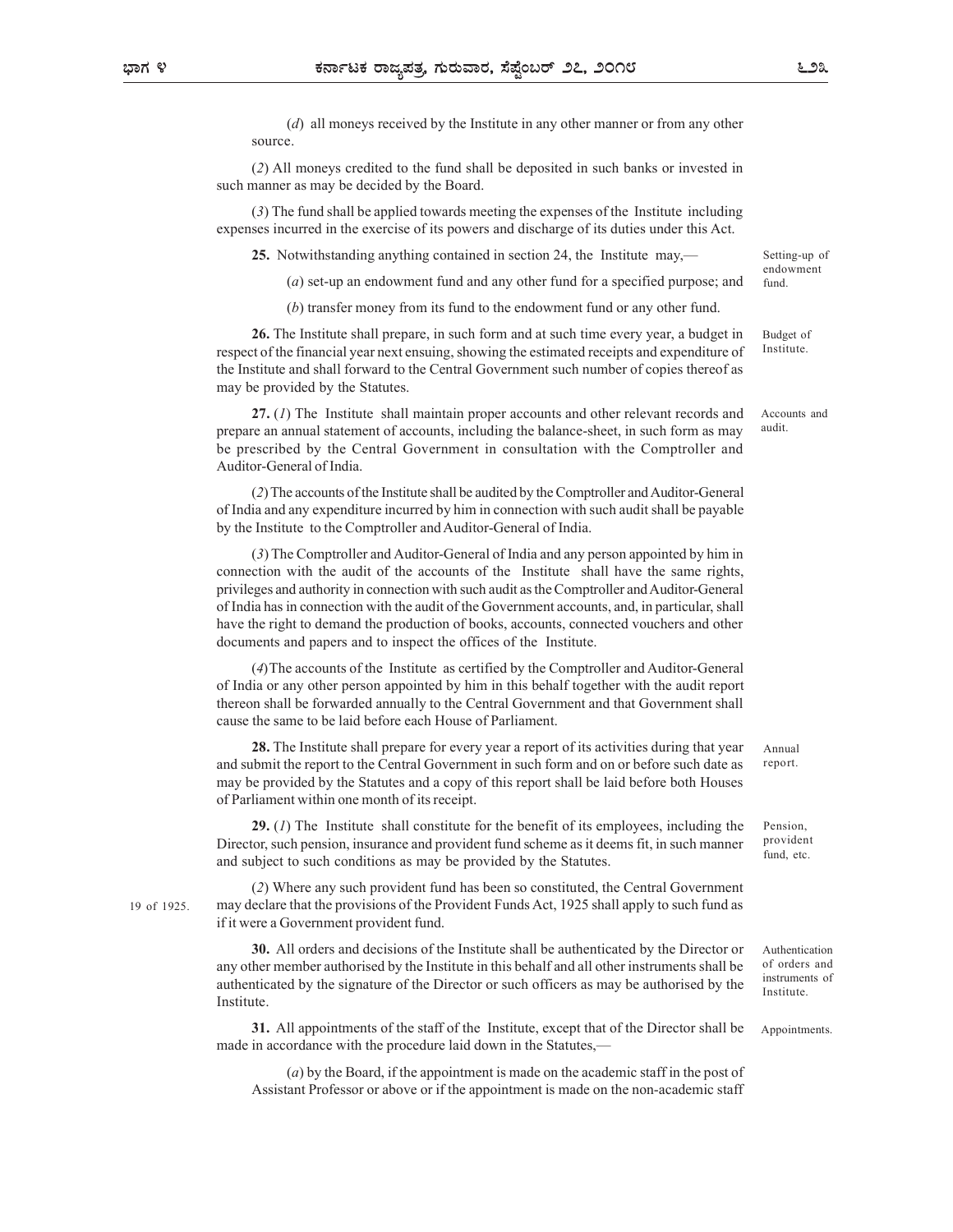in any cadre, the maximum of the pay scale for which is the same or higher than that of Assistant Professor; and

(b) by the Director, in any other case.

Statutes. 32. Subject to the provisions of this Act, the Statutes may provide for all or any of the following matters, namely:—

(a) the formation of departments of teaching and other academic units;

 $(b)$  the institution of fellowships, scholarships, exhibitions, medals and prizes;

(c) the classification of posts, term of office, method of appointment, powers and duties and other terms and conditions of service of the officers of the Institute including the President, the Director, the Registrar, and such other officers as may be declared as officers of the Institute by the Statutes;

(d) the classification, the method of appointment and the determination of the terms and conditions of service of officers, teachers and other staff of the Institute;

(e) the reservation of posts for the Scheduled Castes, the Scheduled Tribes and other categories of persons as may be determined by the Central Government;

(f) the form in which and the time at which the budget and reports shall be prepared by the Institute;

(g) the form of annual report;

(h) the constitution of pension, insurance and provident funds for the benefit of the officers, teachers and other staff of the Institute;

 $(i)$  the constitution, powers and duties of the other authorities of the Institute referred to in clause  $(d)$  of section 14;

 $(j)$  the delegation of powers;

(k) the code of conduct, disciplinary actions thereto for misconduct including removal from service of employees on account of misconduct and the procedure for appeal against the actions of an officer or authority of the Institute;

 $(l)$  the conferment of honorary degrees;

(m) the establishment and maintenance of halls, residences and hostels;

(n) the authentication of the orders and decisions of the Board; and

(o) any other matter which by this Act is to be, or may be, provided by the Statutes.

Statutes how  $\frac{33.}{I}$  (*I*) The first Statutes of the Institute shall be framed by the Central Government made. and a copy of the same shall be laid, as soon as may be after it is made, before each House of Parliament.

> (2)The Board may, from time to time, make new or additional Statutes or may amend or repeal the Statutes in the manner hereafter in this section provided.

> (3) A new Statute or addition to the Statutes or any amendment or repeal of a Statute shall require the previous approval of the General Council who may assent thereto or withhold assent or remit it to the Board for consideration.

> (4) A new Statute or a Statute amending or repealing an existing Statute shall have no validity unless it has been assented to by the General Council.

> 34. Subject to the provisions of this Act and the Statutes, the Ordinances may provide for all or any of the following matters, namely:—

> > (a) the admission of the students to the Institute;

**Ordinances**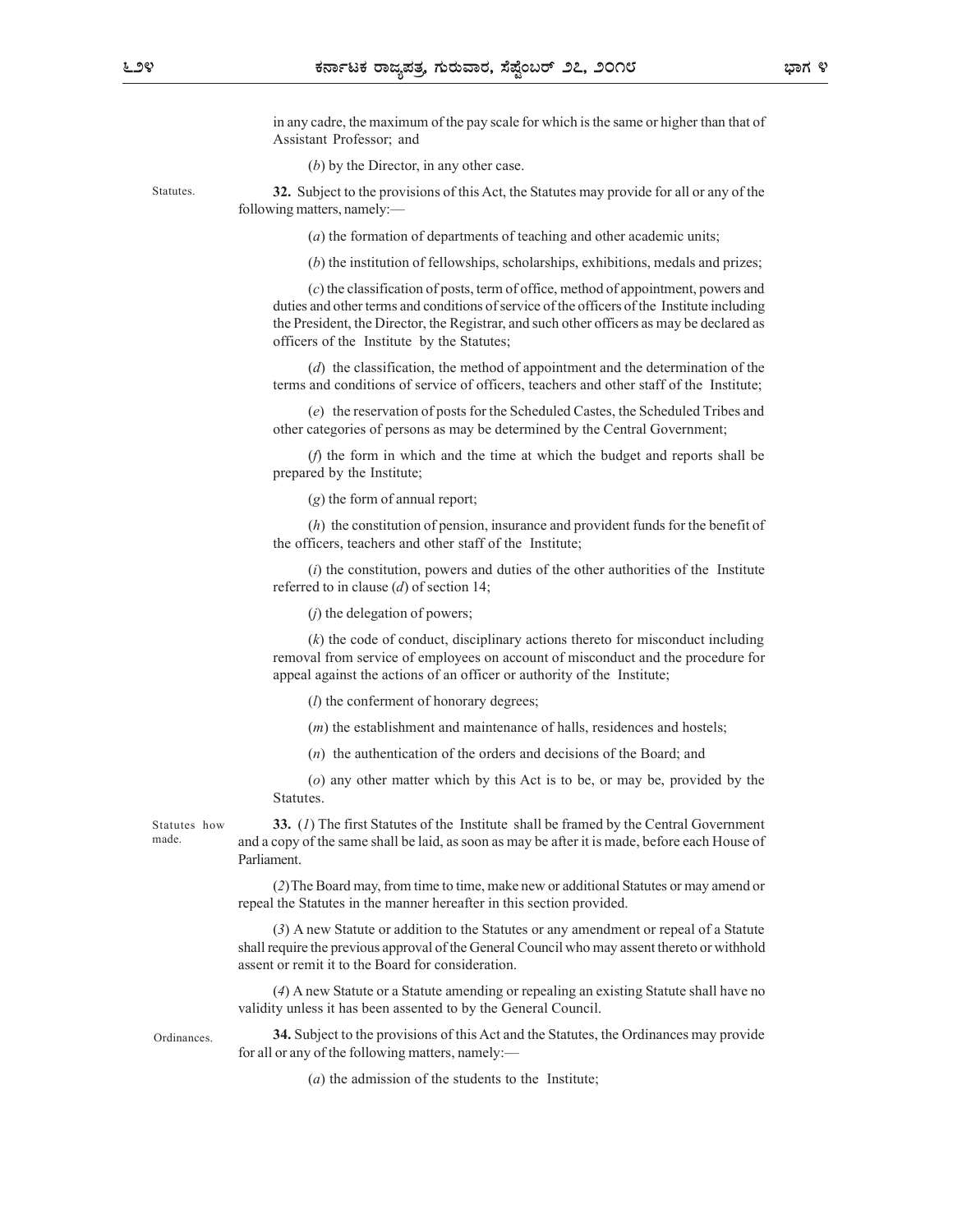(b) the reservation for the Scheduled Castes, the Scheduled Tribes and other categories of persons;

(c) the courses of study to be laid down for all degrees, diplomas and certificates of the Institute;

(d) the conditions under which students shall be admitted to the degree, diploma and certificate courses and to the examinations of the Institute and the eligibility conditions for awarding the same;

(e) the conditions of award of the fellowships, scholarships, exhibitions, medals and prizes;

(f) the conditions and manner of appointment and duties of examining bodies, examiners and moderators;

(g) the conduct of examinations;

(h) the maintenance of discipline among the students of the Institute;

 $(i)$  the fees to be charged for courses of study at the Institute and for admission to the examinations;

 $(j)$  the conditions of residence of students of the Institute and the levying of the fees for residence in the halls and hostels and of other charges; and

(k) any other matter which by this Act or the Statutes is to be, or may be, provided for by the Ordinances.

35. (1) The First Ordinance of the Institute shall be framed by the Central Government.

(2) Save as otherwise provided in this section, Ordinances shall be made by the Senate.

(3) All Ordinances made by the Senate shall have effect from such date as it may direct, but every Ordinance so made shall be submitted, as soon as may be, to the Board and shall be considered by the Board at its next succeeding meeting.

(4) The Board shall have power by resolution to modify or cancel any such Ordinance and such Ordinance shall from the date of such resolution stand modified accordingly or cancelled, as the case may be.

36. The authorities of the Institute may have their own rules of procedure, consistent with the provisions of this Act, the Statutes and the Ordinances for the conduct of their own business and that of the committees, if any, appointed by them and not provided for by this Act, the Statutes or the Ordinances.

37. (1) Any dispute arising out of a contract between the Institute and any of its employees shall, at the request of the employee concerned or at the instance of the Institute, be referred to a Tribunal of Arbitration consisting of one member appointed by the Institute, one member nominated by the employee, and an umpire appointed by the Visitor.

(2) The decision of the Tribunal of Arbitration shall be final.

(3) No suit or proceeding shall lie in any court in respect of any matter which is required by sub-section  $(I)$  to be referred to the Tribunal of Arbitration.

(4) The Tribunal of Arbitration shall have power to regulate its own procedure.

(5) Nothing in any law for the time being in force relating to arbitration shall apply to arbitrations under this section.

Conduct of business by authorities of Institute.

Tribunal of Arbitration.

Ordinances how made.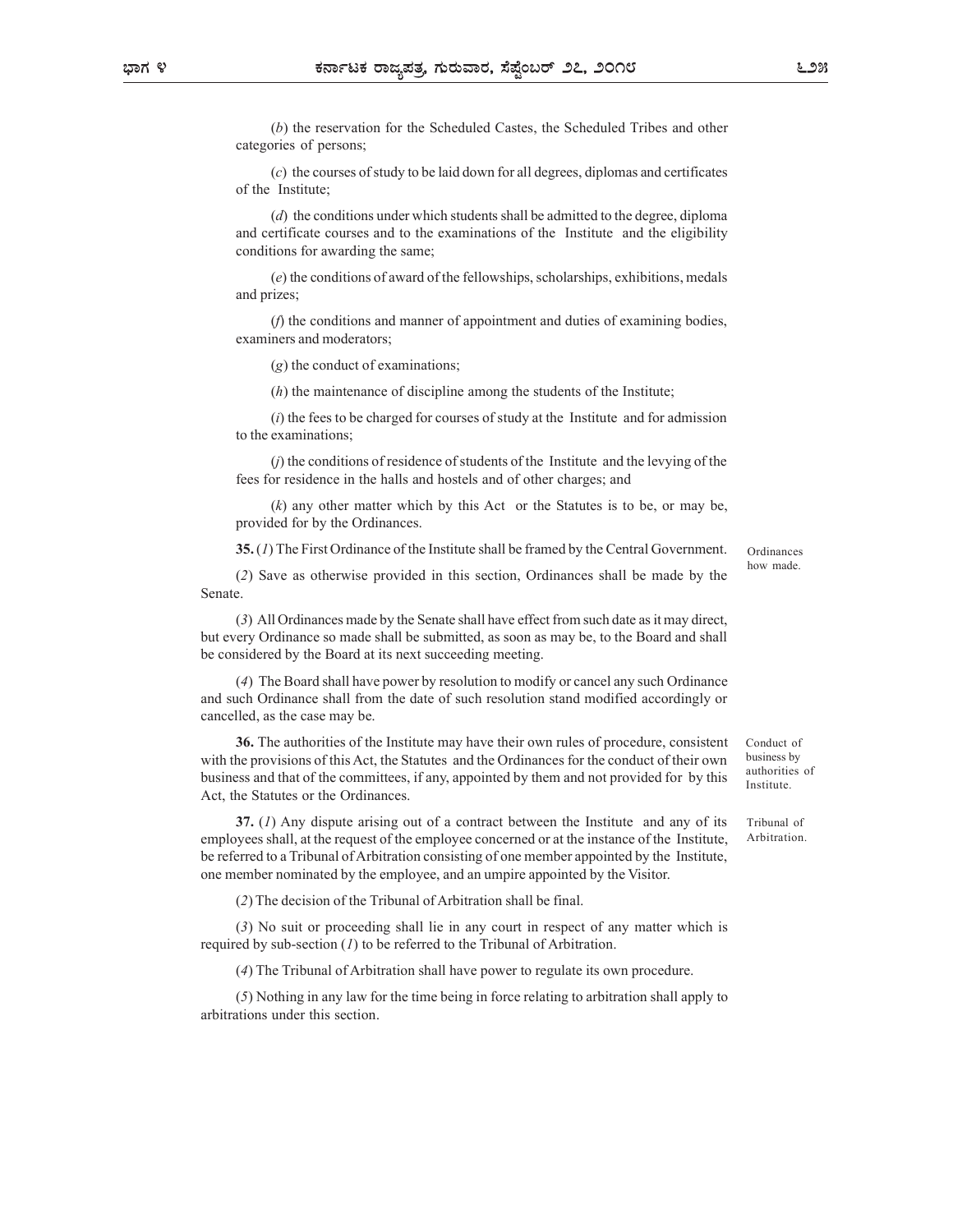3 of 1956.

not to be vacancies.

Acts and **38.** No act of the Institute or the General Council or Board or Senate or any other body set-up under this Act or the Statutes, shall be invalid merely by reasons of— proceedings

invalidated by  $(a)$  any vacancy in, or defect in the constitution thereof, or

other academic distinctions and titles under this Act.

(b) any defect in the election, nomination or appointment of a person acting as a member thereof, or

(c) any irregularity in its procedure not affecting the merits of the case.

Grant of **39.** Notwithstanding anything in the University Grants Commission Act, 1956 or in 3 of 1956. degrees, etc., any other law for the time being in force, the Institute shall have power to grant degrees and by Institute.

Sponsored **40.** Notwithstanding anything in this Act, whenever the Institute receives funds from schemes. any Government, the University Grants Commission or any other agency including industry sponsoring a research scheme, a consultancy assignment, a teaching programme or a chaired

professorship or a scholarship, to be executed or endowed at the Institute,—

(a) the amount received shall be kept by the Institute separately from the fund of the Institute and utilised only for the purpose of the scheme; and

(b) the staff required to execute the same shall be recruited in accordance with the terms and conditions stipulated by the sponsoring organisation:

Provided that any money remaining unutilised under clause (a) shall be transferred to the endowment fund created under section 25.

41. The Institute shall carry out such directions as may be issued to it from time to time Control by by the Central Government for the efficient administration of this Act. Central

Resolution of **42.** If in, or in connection with, the exercise of its powers and discharge of its Government.

differences. functions by the Institute under this Act, any dispute or difference arises between the

be final.

difficulties.

Power to **43.** (1) If any difficulty arises in giving effect to the provisions of this Act, the Central Government may, by order, published in the Official Gazette, make such provisions or give remove such directions not inconsistent with the provisions of this Act, as appears to it to be necessary or expedient for removing the difficulty:

Institute and the Central Government, the decision of the Central Government thereon shall

Provided that no such order shall be made after the expiry of two years from the appointed day.

(2) Every order made under this section shall be laid, as soon as may be after it is made, before each House of Parliament.

provisions.

44. Notwithstanding anything contained in this Act,— Transitional

(a) the Board of Governors of the Society functioning as such immediately before the commencement of this Act shall continue to so function until a new Board is constituted for the Institute under this Act, but on the constitution of a new Board under this Act, the members of the Board holding office before such constitution shall cease to hold office; and

(b) until the first Statutes and the Ordinances are made under this Act, the Statutes and the Ordinances of the Indian Institute of Petroleum and Energy Society, as in force, immediately before the commencement of this Act, shall continue to apply to the Institute insofar as they are not inconsistent with the provisions of this Act.